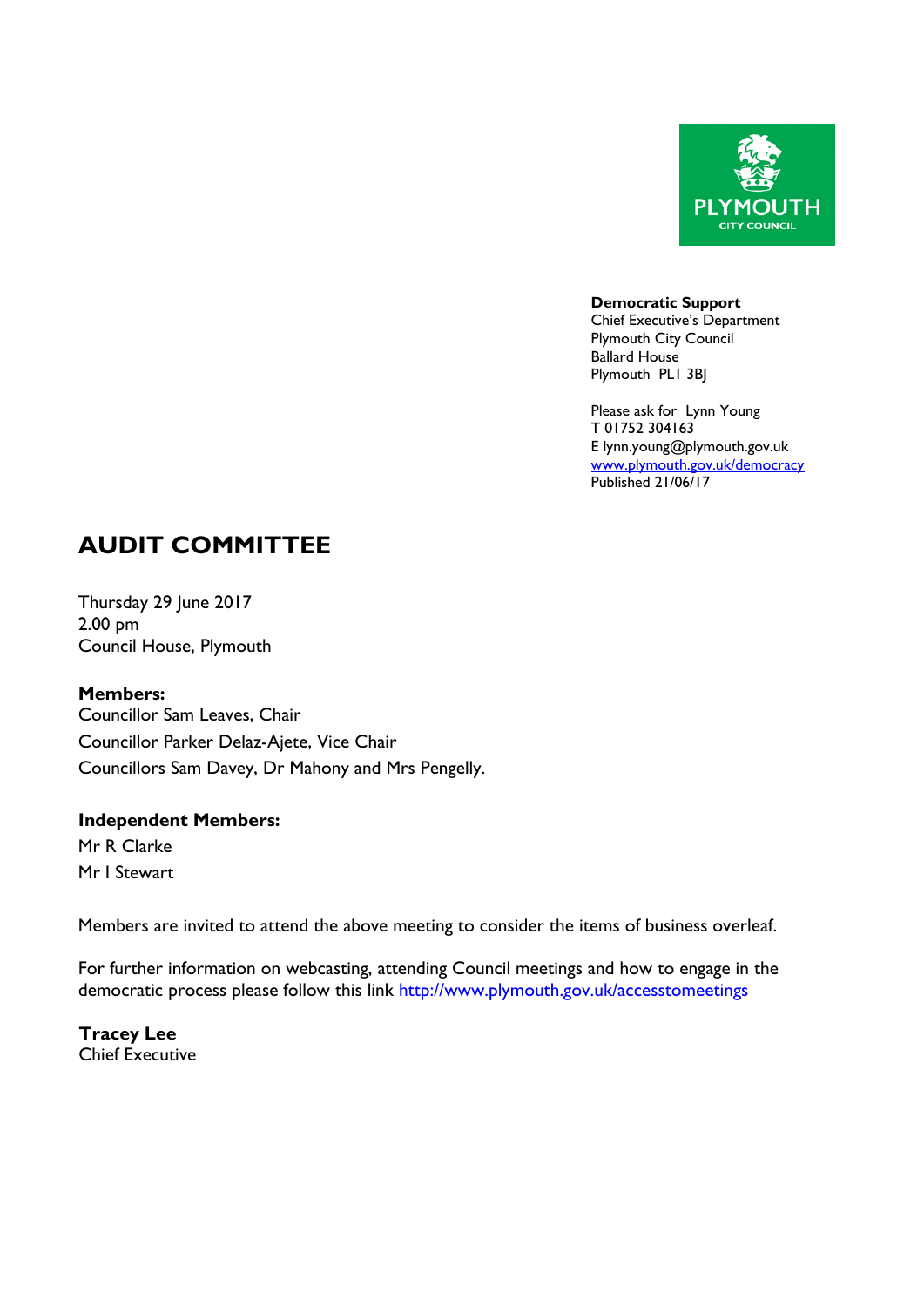# **Audit Committee**

# **Agenda**

# **1. Note the Appointment of the Chair and Vice Chair**

The Committee will be asked to note the appointment of the Chair and Vice Chair for the municipal year 2017/2018.

#### **2. Apologies**

To receive apologies for non-attendance submitted by Committee Members.

### **3. Declarations of Interest**

Members will be asked to make any declarations of interest in respect of items on this Agenda.

### **4. Minutes (Pages 1 - 6)**

To confirm the minutes of the meeting held on 16 March 2017.

# **5. Chair's Urgent Business**

To receive reports on business which, in the opinion of the Chair, should be brought forward for urgent consideration.

# **6. Director of Children's Services Assurance Test (Pages 7 - 16)**

The Committee will receive the Director of Children's Services Assurance Test.

#### **7. Statement of Accounts 2016/17 and Annual Governance Statement (Pages 17 - 26)**

The Committee will receive the Statement of Accounts 2016/17 and Annual Governance Statement.

#### **8. Operational Risk and Opportunity Management Update Report (Pages 27 - 30)**

The Committee will receive the Operational Risk and Opportunity Management Update report.

# **9. Risk and Opportunity Management Annual Report 2016/17 (Pages 31 - 60)**

The Committee will receive the Risk and Opportunity Management Annual report 2016/17.